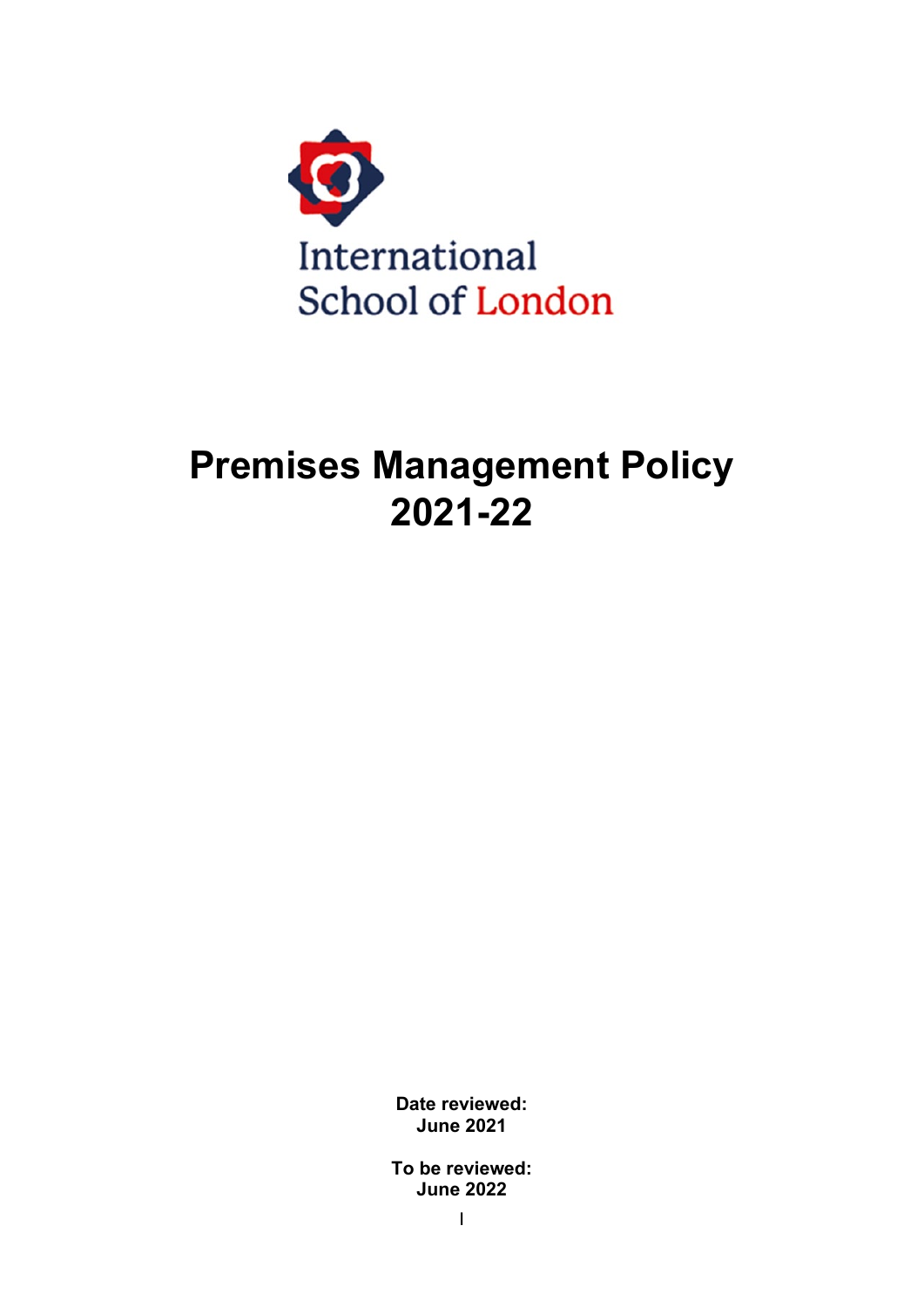## **Mission statement**

Since 1972, we have established a welcoming and inclusive community. Our diverse cultures and languages drive all our learning experiences.

We nurture creativity and curiosity to stimulate deep thinking. We foster insight, compassion and resilience to enable us to play a meaningful part in a changing world.

## **Vision statement**

We celebrate our stories, our worth and our purpose to make a difference in a shared world.

At the International School of London, we believe in:

Empowering students to maximise their learning opportunities and to fulfil their potential. Actively integrating cultural diversity in the curriculum.

Creating inclusive, vibrant and innovative learning communities.

Offering a diverse and extensive international programme that supports personal, social and professional growth.

## **Aims**

This document has been created as the basis for the maintenance and upkeep of the International School of London. The aim of this policy is to provide a framework within which individual members of staff, administration, the proprietor and other interested parties can maintain and ensure suitability the buildings and site of the school for the benefit of students, staff and visitors.

## **1. Principles of Premises Management**

- 1.1 To ensure that the site and buildings are clean, safe and secure;
- 1.2 To ensure that the facilities and resources are in a good state of repair and decoration;
- 1.3 To ensure the school complies with current standards as set out in set out in Part 5 of The Education (Independent School Standards) Regulations 2014 – see Appendix 1;
- 1.4 To ensure that the school complies with all relevant building standards;
- 1.5 To ensure that the school complies with relevant health and safety requirements.
- 1.6 We understand that there are safeguarding issues related to managing our physical environment and personnel, which will be reviewed in facilities meetings.
- 1.7 We will be constantly vigilant to ensure that we do not have physical spaces that have the potential to facilitate child to child and adult to child abuse (e.g. hidden spaces).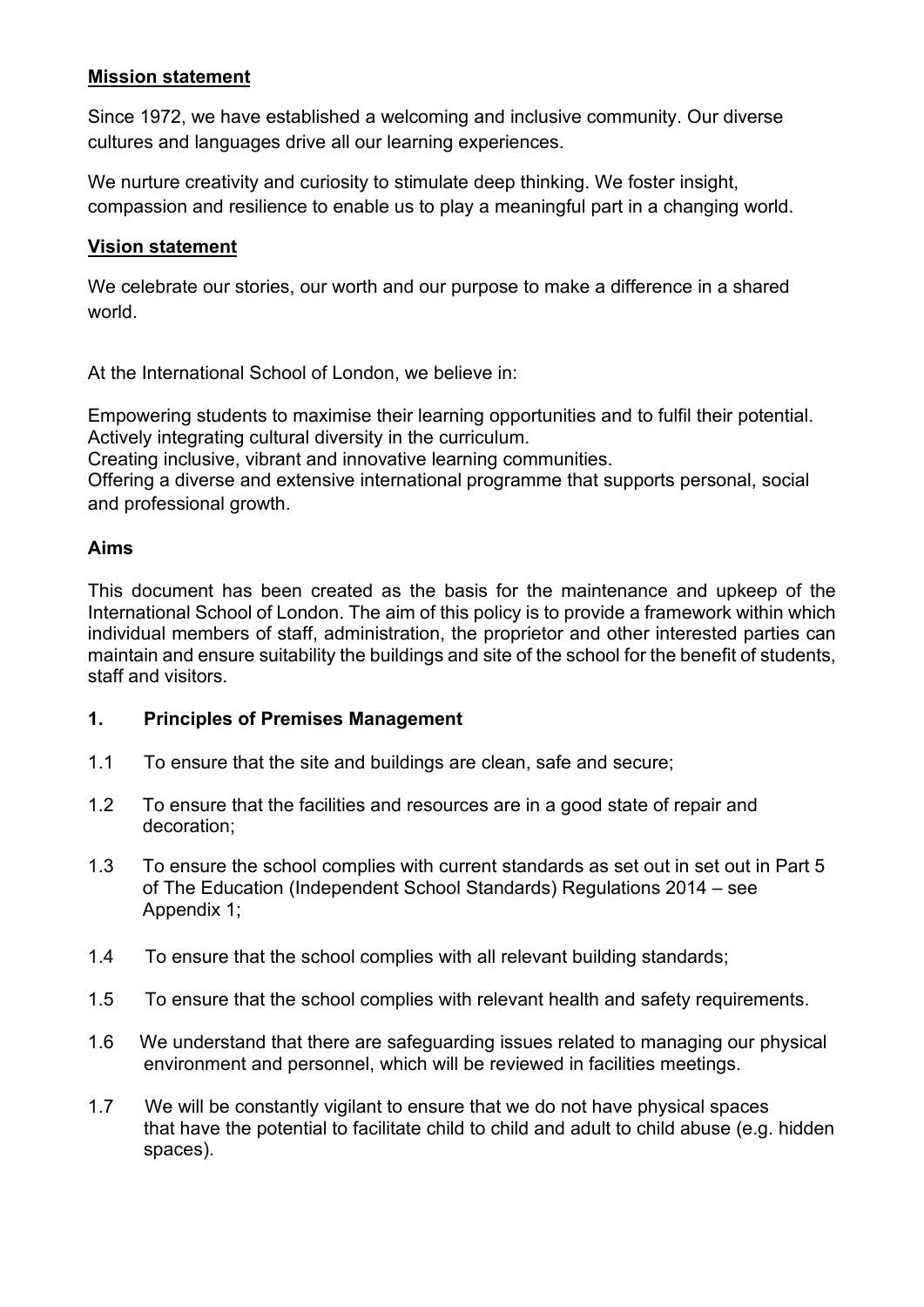# **2. Maintenance of the buildings**

# 2.1 Redecoration

The school runs a rolling programme of redecoration, during which all classrooms, offices and communal areas will be redecorated regularly. The initial prioritisation will take account of health and safety, length of time since last decoration, appearance and cost.

# 2.2 Cleaning

Cleaning contractors are employed to conduct daily cleaning of the premises, and ensure deep cleans and other activities (e.g. window cleans) are undertaken during school holidays, to ensure that the environment is fit for purpose.

- 2.3 Repairs and Maintenance
- 2.3.1 All repairs and maintenance are conducted in a timely fashion without impacting on the running of the school. Facilities Manager will maintain a list of planned works and will supervise the management of these activities. Work will be prioritised according to health and safety, impact on day-to-day school life and cost.
- 2.3.2 Cyclical maintenance: The school ensures that systems and equipment are maintained and checked in accordance with statutory guidance and by competent persons where stipulated. This includes water testing, fire system and extinguisher testing etc.
- 2.3.3 Electrical testing: Electrical appliances will be tested by competent persons in line with guidance and statute.
- 2.3.4 Fire testing: The school is required to maintain fully working fire alarm and firefighting systems, as well as making sure that all possible and practical preventions are in place. The school has an evacuation plan, and drills are held at least termly to practise quick and safe evacuations. Fire extinguishers and fire alarms are serviced regularly by competent persons and at least annually, and the fire riskassessment is reviewed annually, or when changes occur to the buildings.

# **3 Maintenance of the External Site**

## 3.1 Grounds

It is important that the school site is clean, tidy and safe. Playgrounds are checked on a daily basis for obstructions, mess and damage and any potential hazards and action taken to minimise risk;

# 3.2 Cleaning

Playground rubbish and litter around the building are cleared safely on a daily basis by cleaning contractors daily and maintenance staff as and when necessary;

# 3.3 Repairs and Maintenance

All repairs and maintenance are conducted in a timely fashion without impacting on the running of the school. The Facilities Manager will maintain a list of planned works and will supervise the management of these activities. Work will be prioritised according to health and safety, impact on day-to-day school life, cost benefit and relevant guidance.

# **4 Repairs and Maintenance**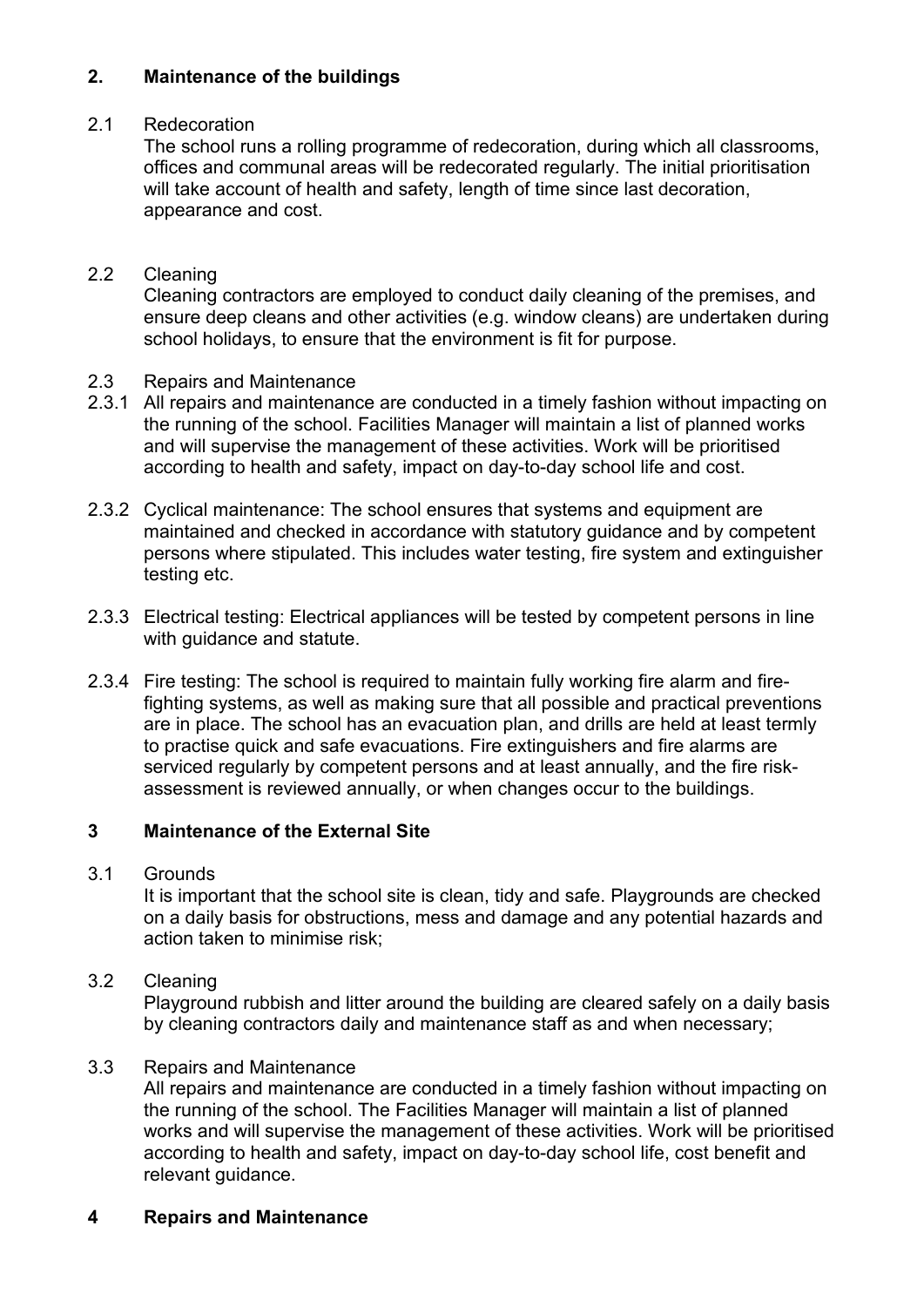- 4.1 The Facilities Manager oversees the Maintenance budget and reports to the Head of School.
- 4.2 Tools: The school provides tools for the repair and maintenance of the buildings and grounds. The tools are stored and supervised securely, and kept out of the reach of unauthorised users, including children. The tools remain the property of the school at all times.

# **5 Security**

- 5.1 The Head of School is responsible for ensuring that the school is a safe environment for children to learn, staff to work and visitors to participate. All visitors must report to the school office on arrival to the school and be issued with a visitor's badge. A record of entry and exit will be kept. A log showing return of visitors' badges will be kept.
- 5.2 All visitors are required to sign in in the Visitor Book, held in the school reception, and to wear a visitor badge throughout their stay at the school.
- 5.3 External doors and gates are closed and locked if they are not supervised. This is especially important for those gates which open into areas outside of the school's security boundary. They are openable from within the premises – following suitable procedure to avoid unauthorised student egress.

## **6 Asset Management Plan**

- 6.1 An Asset Management Plan will be held which will inform maintenance, repair and any capital works.
- 6.2 The Plan assesses school premises in terms of three main aspects:
	- Condition
	- Suitability
	- Sufficiency
- 6.2.1 Condition assessments address the physical state of the buildings and provide a basis for preparation of planned maintenance programmes. They also cover some aspects of health and safety matters.
- 6.2.2 Suitability assessments address how well premises meet the needs of teachers, pupils and other users, and their implications in raising educational achievement. These assessments are concerned with the numbers and characteristics of each type of internal or external space. They also cover aspects of physical accessibility and some health and safety issues.
- 6.2.3 Sufficiency assessments focus on total areas and on the quality and organisation of pupil places within the school, in relation to demand.
- 6.3 The school uses the information gathered in these assessments as a basis for its Premises Improvement Plan, which is reviewed annually.

## **7 Capital Projects**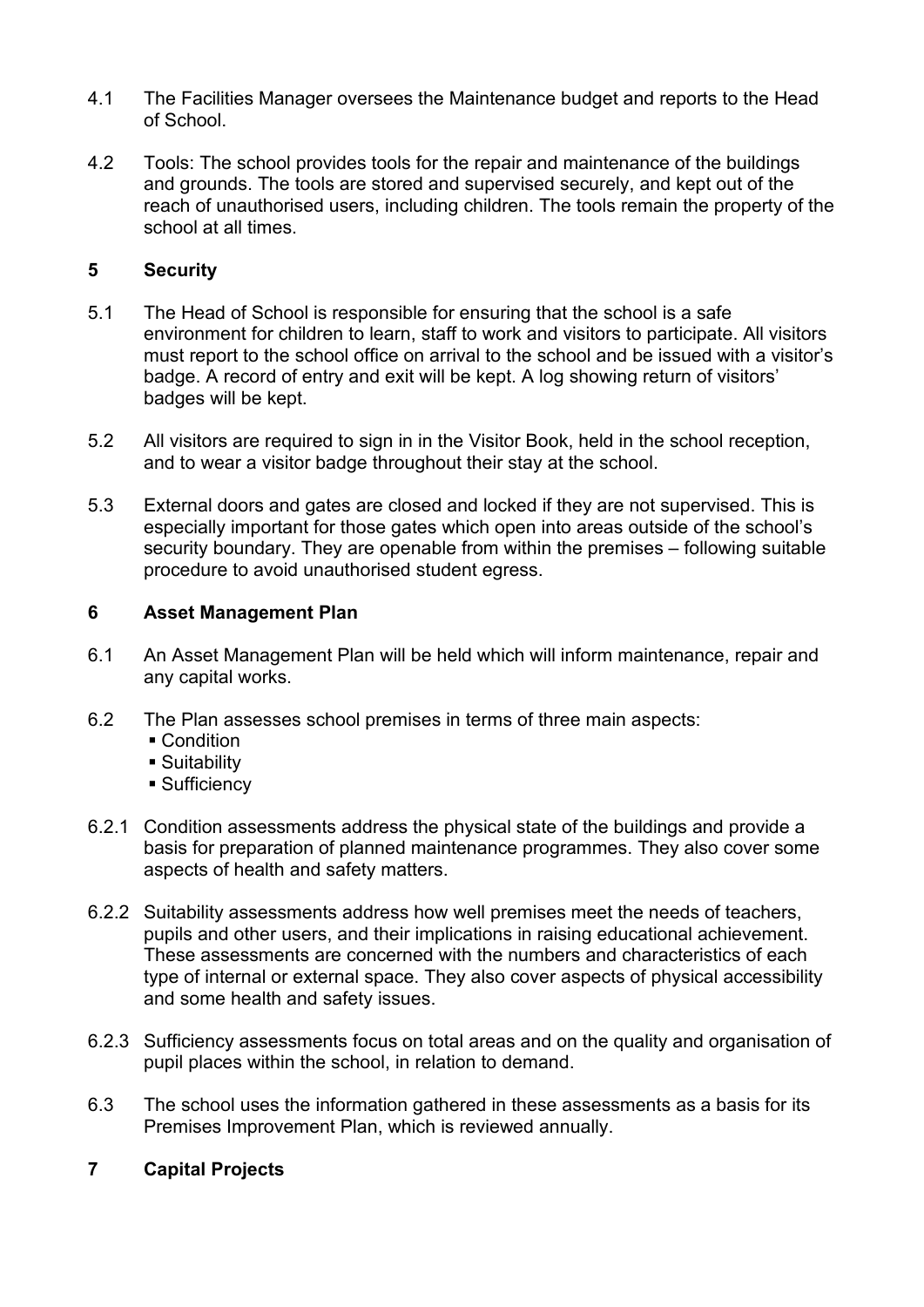- 7.1 The Managing Director will ensure that capital projects and expenditure is planned and undertaken according to health and safety, the impact of day-to-day school life and cost.
- 7.2 Priorities for capital spending are decided by the Managing Director in consultation with the leadership of the school. Decisions are made based on the school's condition survey, the premises development plan and emergency or unforeseen occurrences.

## **8 Roles and Responsibilities**

- 8.1 The role of the Head of School is:
	- To be responsible for the overall management of the premises of the school
	- To approve the budget and delegate responsibility to budget holders
	- To ensure the requirements of Government Statutory Instruments and other associated guidance are met
	- To ratify policies
	- **To approve expenditure on major capital projects**
- 8.2 The role of the Facilities Manager:
	- To oversee the day to day maintenance and safe condition of the premises
	- To monitor compliance with health and safety requirements
	- **To monitor the condition of the premises**
	- **To plan and oversee a Maintenance budget**
	- **To report on premises matters to the Head of School**
- 8.3 The role of the teaching and non-teaching staff is:
	- To inform the Head of School at the earliest opportunity of any risks or dangers presented by the school's premises. This is done through the maintenance ticketing system if not urgent as a clear and present danger to persons on site;
	- To ensure, to the best of their ability, that any danger or risk is managed effectively until the responsible person can assess it. This may include informing a member of the office staff, contacting a member of the Senior Management Team, restricting pupil access to common areas and/or supervising an area until the risk is reduced (e.g. by the children returning to class), or has been passed on to the Principals or a senior member of staff.
	- To identify other premises issues which may provide barriers to learning, and bring them to the notice of the Principals at the earliest opportunity. These should also be recorded in the maintenance file.

## **9 Monitoring**

- 10.1 It is the responsibility of the Head of School, Principals and the Facilities Manager to monitor the effective deployment of this policy.
- 10.2 This policy will be reviewed on a two-yearly basis.

**Date: ………………..**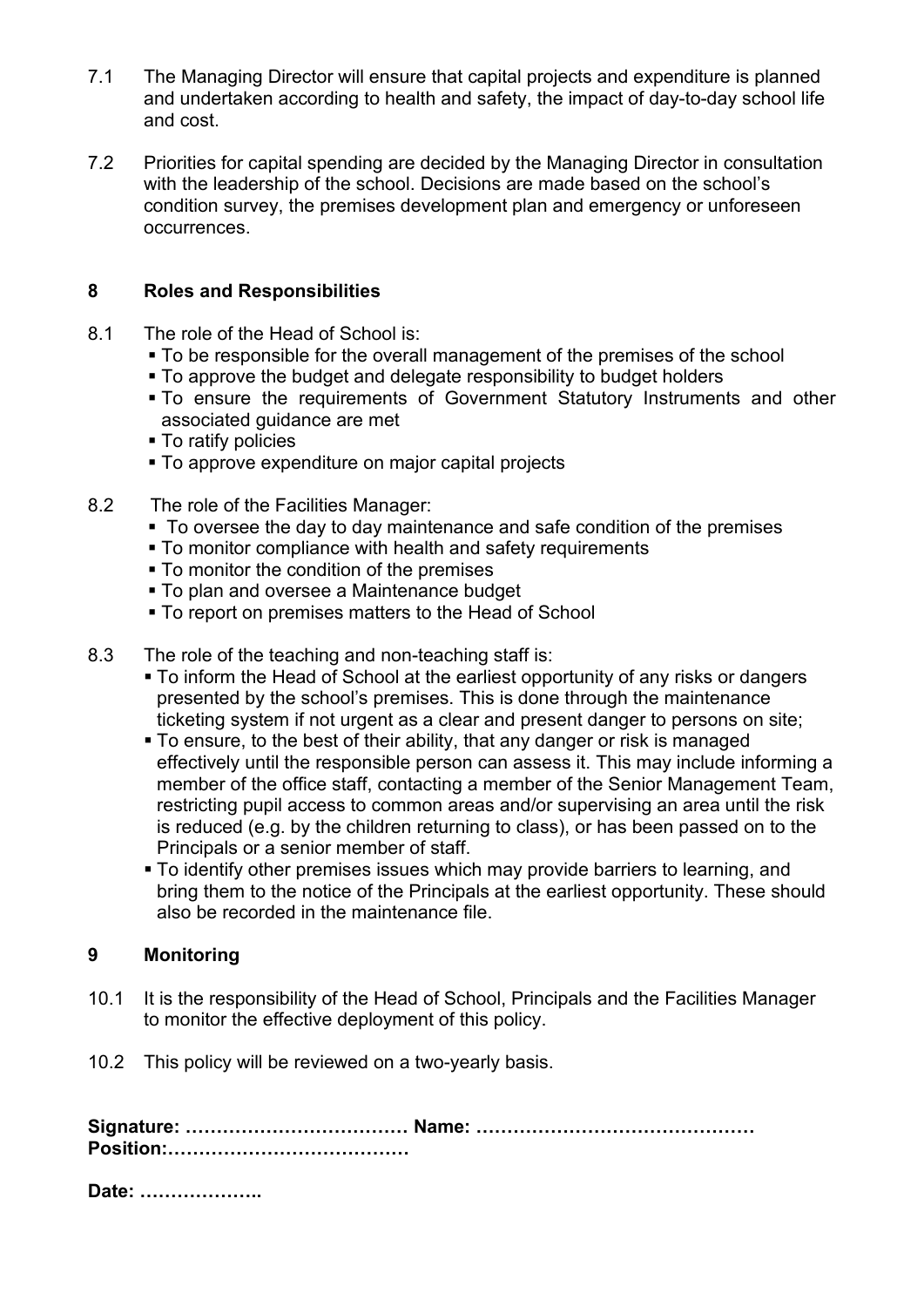# **Appendix 1: Relevant Section of Education (Independent School Standards) Regulations 2014**

PART 5

Premises of and accommodation at schools

**22.** The standards about the premises of and accommodation at the school are those contained in this Part.

**23.** (1) Subject to sub-paragraph (2), the standard in this paragraph is met if the proprietor ensures that—

(a) suitable toilet and washing facilities are provided for the sole use of pupils;

(b) separate toilet facilities for boys and girls aged 8 years or over are provided except where the toilet facility is provided in a room that can be secured from the inside and that is intended for use by one pupil at a time; and

(c) suitable changing accommodation and showers are provided for pupils aged 11 years or

over at the start of the school year who receive physical education.

(2) Where separate facilities are provided under sub-paragraph (1)(a) for pupils who are disabled, they may also be used by other pupils, staff, supply staff, volunteers and visitors, whether or not they are disabled.

**24.**—(1) The standard in this paragraph is met if the proprietor ensures that suitable accommodation is provided in order to cater for the medical and therapy needs of pupils, including—

(a) accommodation for the medical examination and treatment of pupils;

(b) accommodation for the short term care of sick and injured pupils, which includes a washing facility and is near to a toilet facility; and

(c) where a school caters for pupils with complex needs, additional medical accommodation

which caters for those needs.

(2) The accommodation provided under sub-paragraphs (1)(a) and (b) may be used for other

purposes (apart from teaching) provided it is always readily available to be used for the purposes

set out in sub-paragraphs (1)(a) and (b).

(3) For the purposes of sub-paragraph (1)(c), a pupil has "complex needs" if the pupil has profound and multiple learning difficulties in addition to other significant difficulties, such as a

physical disability or sensory impairment, which require provision which is additional to or different from that generally required by children of the same age in schools other than special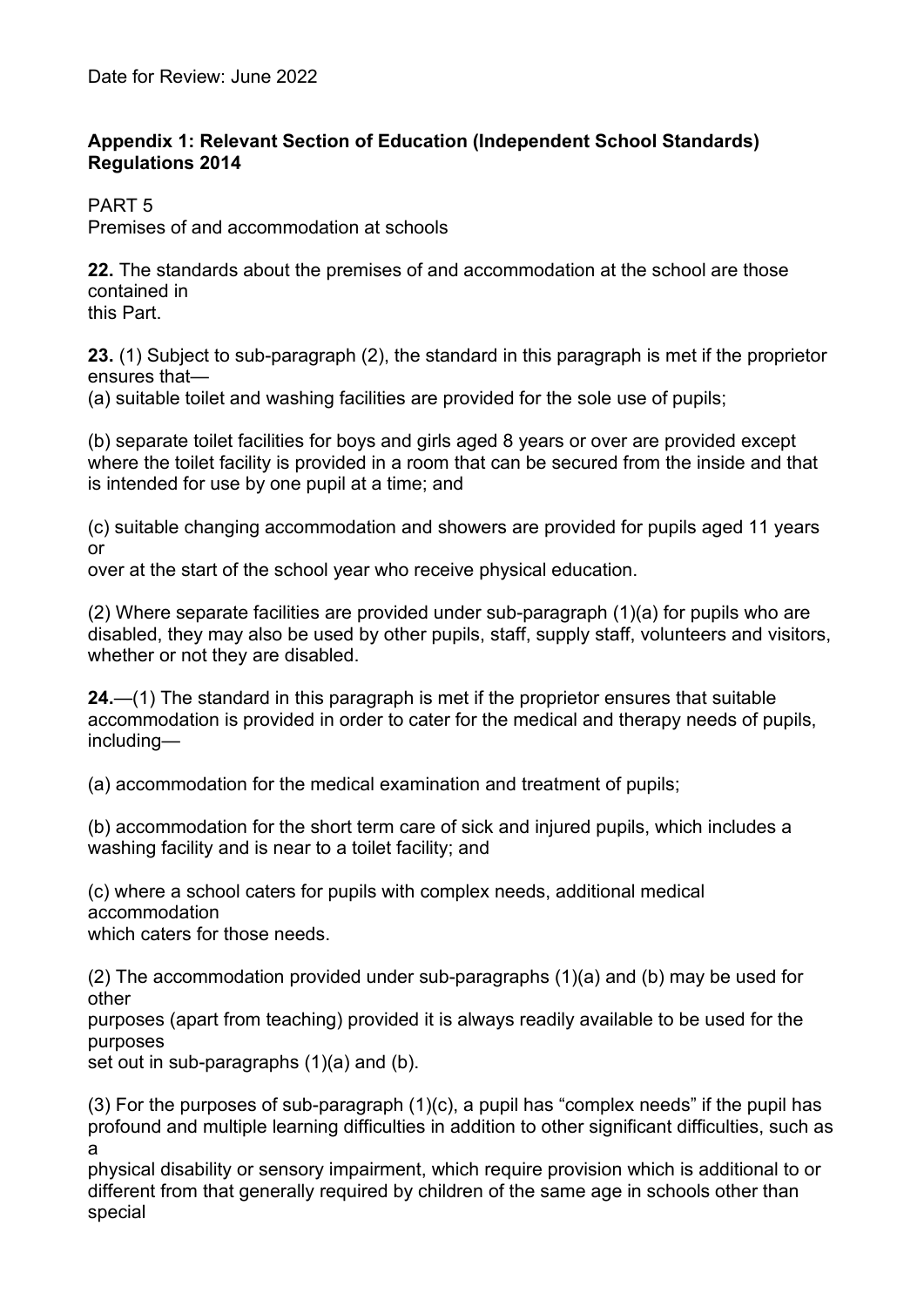schools or by children with special requirements.

**25.** The standard in this paragraph is met if the proprietor ensures that the school premises and

the accommodation and facilities provided therein are maintained to a standard such that, so far as

is reasonably practicable, the health, safety and welfare of pupils are ensured.

**26.** The standard in this paragraph is met if the proprietor ensures that the acoustic conditions

and sound insulation of each room or other space are suitable, having regard to the nature of the

activities which normally take place therein.

**27.** The standard in this paragraph is met if the proprietor ensures that—

(a) the lighting in each room or other internal space is suitable, having regard to the nature of

the activities which normally take place therein; and

(b) external lighting is provided in order to ensure that people can safely enter and leave the

school premises.

**28.** (1) The standard in this paragraph is met if the proprietor ensures that—

(a) suitable drinking water facilities are provided;

(b) toilets and urinals have an adequate supply of cold water and washing facilities have an

adequate supply of hot and cold water;

(c) cold water supplies that are suitable for drinking are clearly marked as such; and

(d) the temperature of hot water at the point of use does not pose a scalding risk to users.

(2) The facilities provided under sub-paragraph  $(1)(a)$  will be suitable only if—

(a) they are readily accessible at all times when the premises are in use; and

(b) they are in a separate area from the toilet facilities.

**29.** (1) The standard in this paragraph is met if the proprietor ensures that suitable outdoor space is provided in order to enable—

- (a) physical education to be provided to pupils in accordance with the school curriculum; and
- (b) pupils to play outside.

**30.** The standard in this paragraph is met if the proprietor ensures that, where the school provides accommodation, regard is had to Standard 5 of the National Minimum Standards for